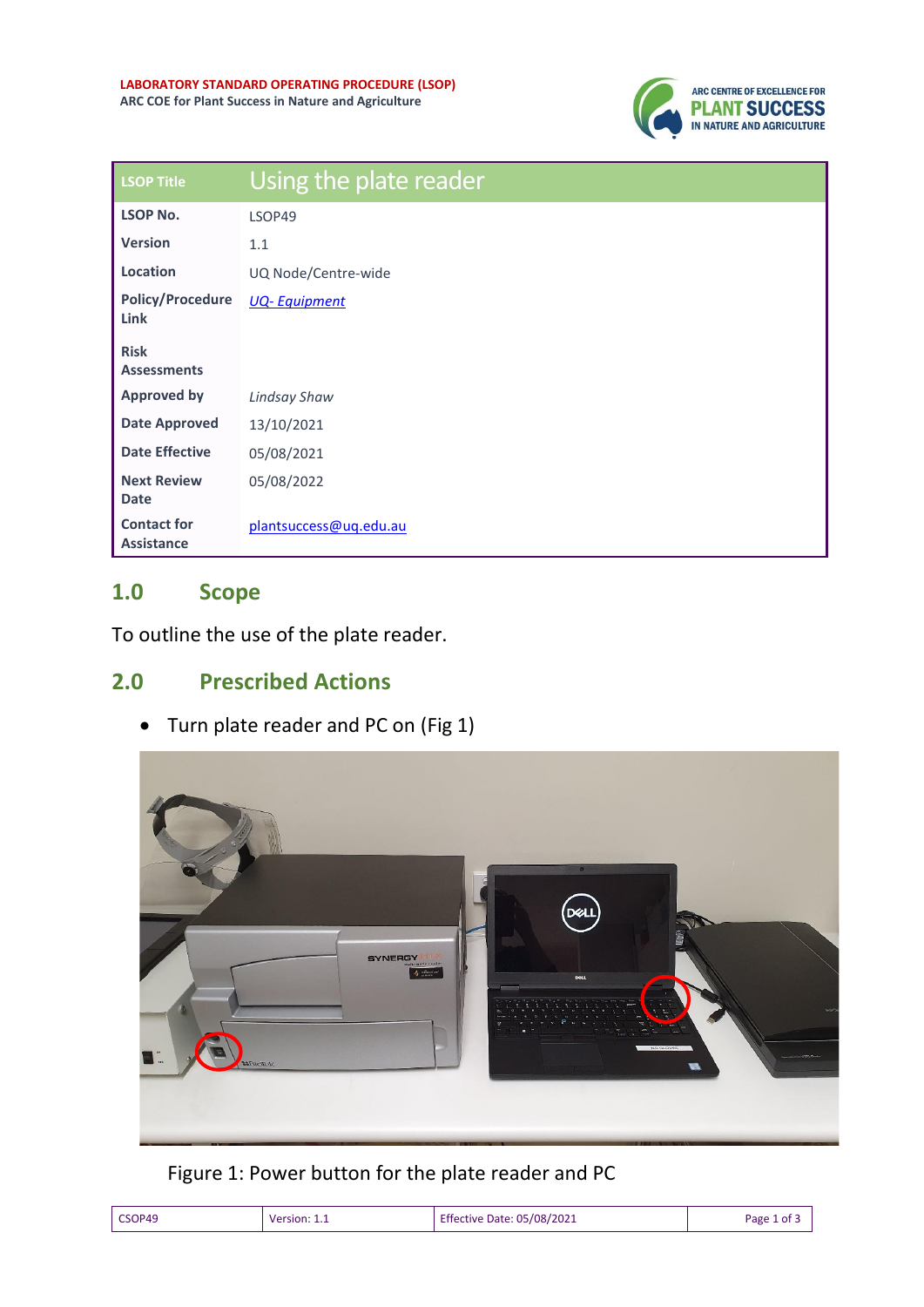## *NB: Plate reader will make some sounds while it calibrates*

• Plate reader is ready when the black tray is PERMANENTLY located outside (see Fig 2). It will move in and out while calibrating.



Figure 2: Plate reader with the black tray out

• Start Gen5 software (see button circled in Fig. 3) on the computer and select your protocol of choice



Figure 3: Gen5 software

- Put plate on the tray and follow instructions in software to start reading.
- To shut down first press the black button on the reader (red circle Fig 4.) and wait for black tray to go inside the reader and then press the off button (see blue circle Fig 4.)

| LSOP49 | Version:<br>. | <b>Effective Date: 05/08/2021</b> | 2 of<br>Page |
|--------|---------------|-----------------------------------|--------------|
|--------|---------------|-----------------------------------|--------------|